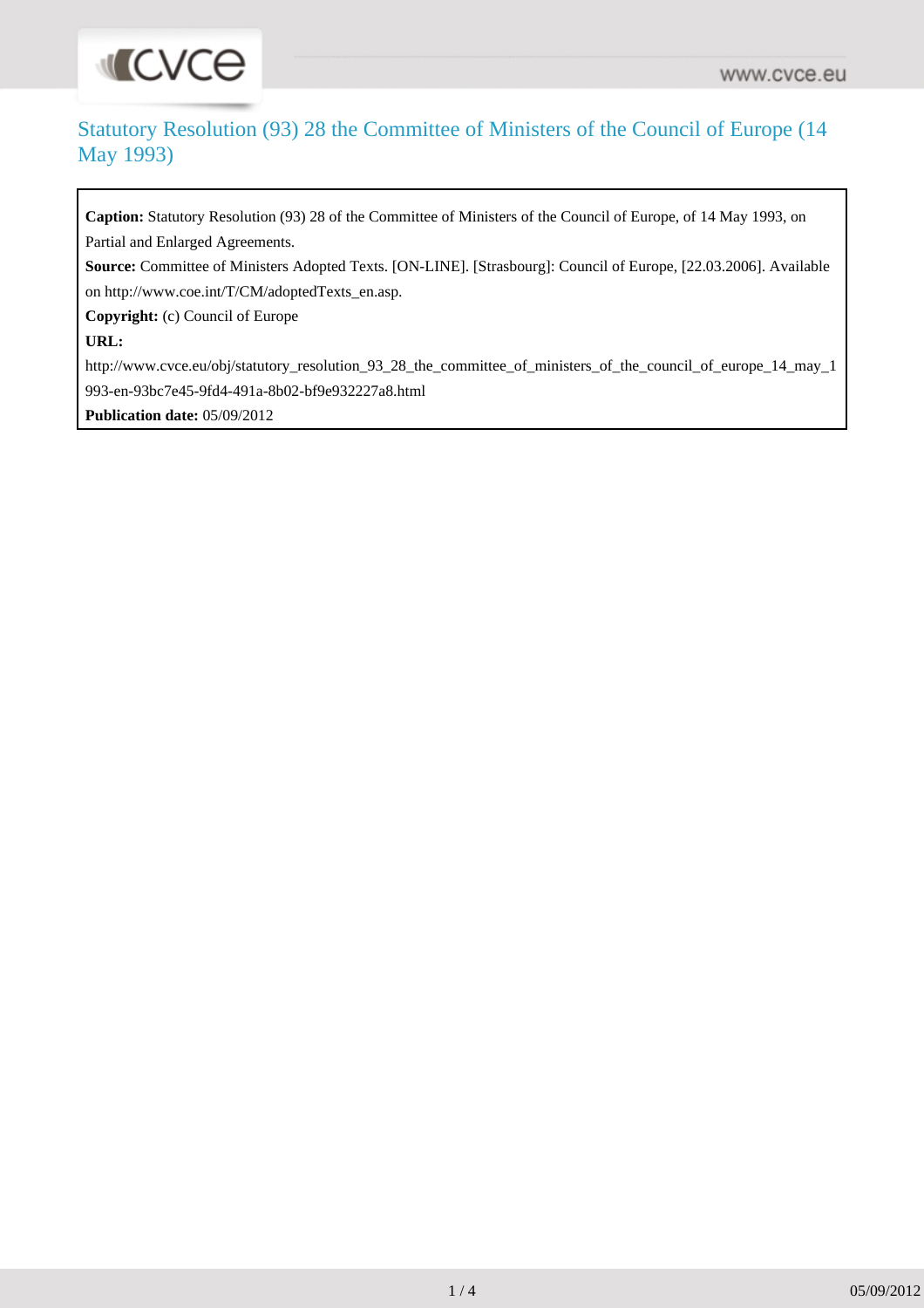# **ILCVCe**

### **Statutory Resolution (93) 28 on Partial and Enlarged Agreements**

*(Adopted by the Committee of Ministers on 14 May 1993 at its 92nd Session)*

The Committee of Ministers,

Considering that the Statute of the Council of Europe gives the Organisation competence in a wide range of spheres, in which it pursues the aim of achieving a greater unity between its members;

Considering that Partial Agreements allowing members to abstain from participating in a course of action advocated by other members, as established in the Statutory Resolution adopted by the Committee of Ministers at its 9th Session on 2 August 1951, have proved fruitful;

Considering that in some cases the problems dealt with in the Council of Europe outstrip the geographical framework of the territory of its members and that the Organisation must be ready to examine any proposal emanating from non-member states for the joint carrying out of an intergovernmental activity;

Considering that provision ought therefore to be made for flexible and non-institutionalised arrangements whereby some or all members as well as non-members of the Council of Europe may pursue an intergovernmental activity together on an equal footing, within the framework of a Partial, Enlarged Partial or Enlarged Agreement;

Having regard to the Parliamentary Assembly's favourable opinion,

Resolves as follows:

### **I. Participation in activities**

Activities or a series of activities which are not pursued as a joint effort by all member states of the Council of Europe or to which one wishes to associate non-member states of the Council of Europe may be carried out:

- by some member states of the Council of Europe as a Partial Agreement;

- by some member states of the Council of Europe together with one or more non-member states as an Enlarged Partial Agreement;

- by all member states of the Council of Europe together with one or more non-member states as an Enlarged Agreement.

### **II. Decision on participation**

The Committee of Ministers may, by the majority stipulated in Article 20.d of the Statute of the Council of Europe:

- authorise some member states to carry out an activity or a series of activities within the framework of the Organisation, the activity or series of activities being adopted only by the Representatives who vote in favour of it and being limited accordingly;

- in its composition restricted to Representatives of member states of a Partial Agreement, invite any nonmember state to join the Partial Agreement or certain of its activities;

- invite any non-member state to join the member states of the Council of Europe in carrying out an activity or series of activities.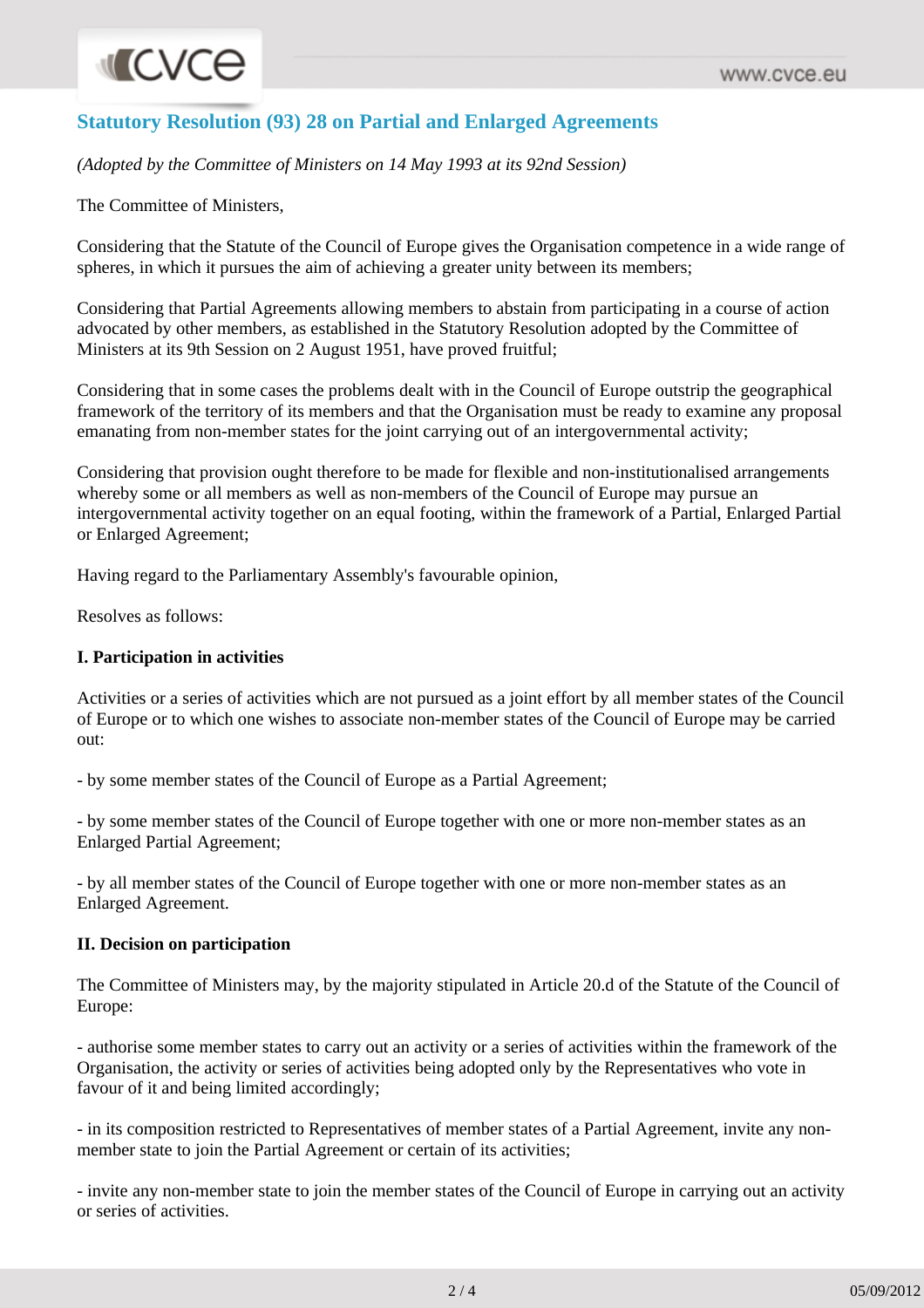## **INCVCe**

### **III. Budget**

The Partial Agreement, Enlarged Partial Agreement or Enlarged Agreement (hereinafter "the Agreement") shall be financed by a budget constituted by contributions from the member states and non-member states participating in it.

The scale according to which the contributions of non-member states are calculated shall be decided in agreement with the latter; as a general rule, that scale shall conform to the criteria for determining the scale of contributions to the general budget of the Council of Europe.

The budget shall be adopted annually by an organ composed of the Representatives on the Committee of Ministers of the member states participating in the activity and where appropriate of Representatives of the non-member states participating in the activity who shall thus be entitled to vote.

The Financial Regulations shall apply, *mutatis mutandis*, to the adoption and management of the budget of the Agreement.

### **IV. Functioning of the Agreement**

The decision setting up the Agreement shall provide for its organs and lay down specific arrangements for the pursuit of its activities. Unless otherwise stipulated in the decision, the general rules in force in the Council of Europe concerning committee structures, terms of reference and working methods and, in particular, the Rules of Procedure for the meetings of the Ministers' Deputies shall apply, *mutatis mutandis*, to the organs of the Agreement.

Secretarial services for the organs of the Agreement shall be provided by the Secretary General of the Council of Europe.

### **V. Additional members and observers**

Unless otherwise provided in the decision setting-up the Agreement,

- any member State of the Council of Europe may join at any moment any Agreement by making a declaration to this effect to the Secretary General;

- any non-member state of the Council of Europe may be invited to join an Enlarged or Enlarged Partial Agreement by decision of the Committee of Ministers, following consultation of the non-member states already participating;

- any non-member state and any international intergovernmental organisation may be invited by the Committee of Ministers, following consultation of the non-member states already participating, to take part as an observer in the activities of a Partial, Enlarged Partial or Enlarged Agreement. No budget contribution shall be required from observers.

### **VI. European Community**

The European Community may be invited by the Committee of Ministers to participate in a Partial, Enlarged Partial or Enlarged Agreement. The modalities of its participation shall be determined in the decision inviting it to participate.

### **VII. Transitional provisions**

This text replaces the Statutory Resolution on Partial Agreements adopted by the Committee of Ministers at its 9th Session on 2 August 1951.